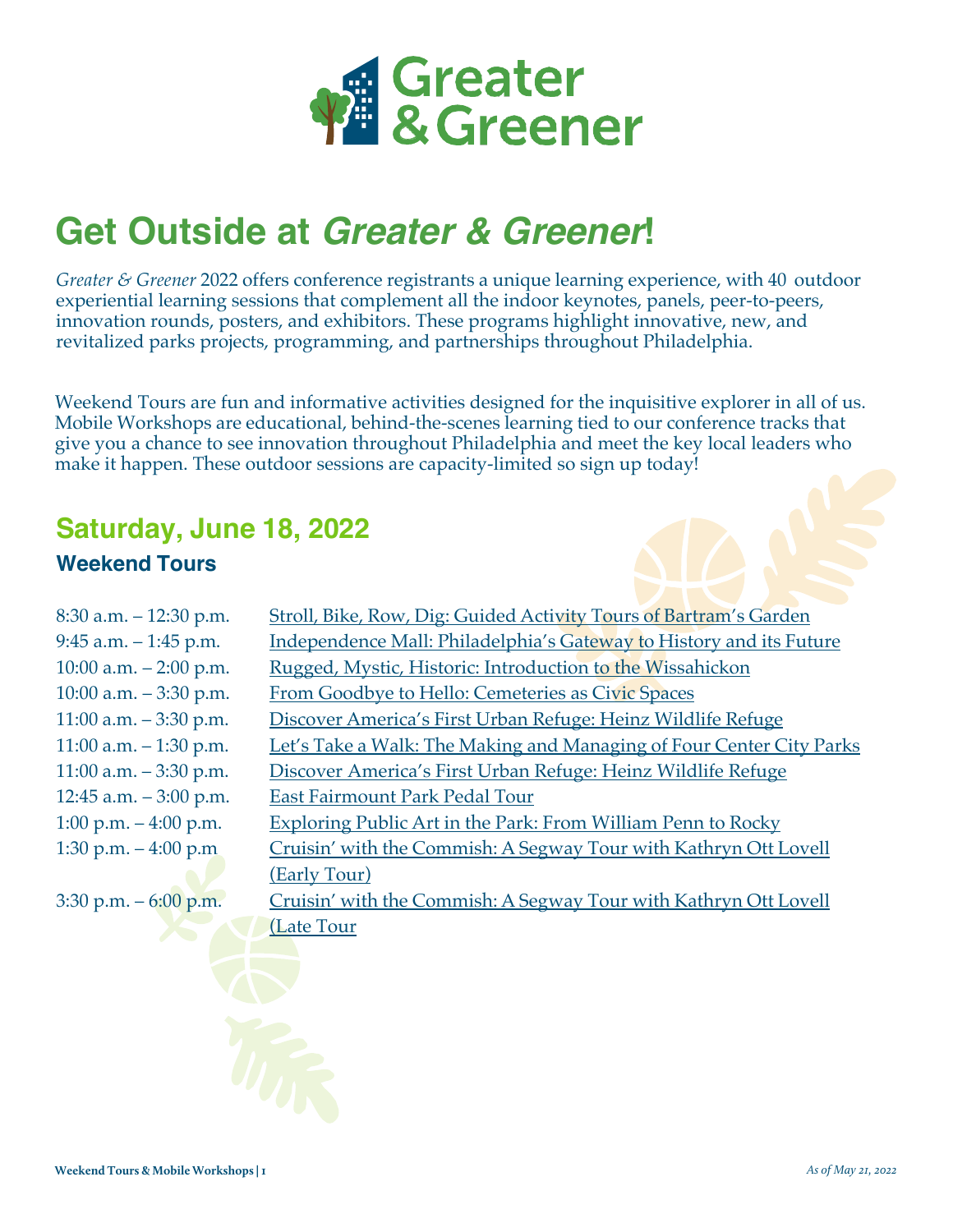## **Sunday, June 19, 2022 Weekend Tours**

| 7:30 a.m. $-2:30$ p.m.    | South Philly Special: FDR Park, the Navy Yard, and the PHS Flower Show |
|---------------------------|------------------------------------------------------------------------|
| $8:00$ a.m. $-12:00$ p.m. | <b>Birding Philly</b>                                                  |
| $8:45$ a.m. $-12:00$ p.m. | The Mighty Central Delaware: A Scenic Boat Tour                        |
| 10:00 a.m. $-1:00$ p.m.   | Park Past & Present in The Centennial District (West Fairmount Park)   |
| 10:00 a.m. $-3:00$ p.m.   | Ready All, Row                                                         |
| 10:30 a.m. $-4:30$ p.m.   | Watersheds and Waterways of Roxborough and Manayunk                    |
| $11:00$ a.m. $-1:30$ p.m. | <b>City of Murals</b>                                                  |
| 11:00 a.m. $-4:00$ p.m.   | Five Squares and a Diagonal: How Parks and a Parkway Shaped the        |
|                           | Development of Center City                                             |
| 12:00 p.m. $-4:00$ p.m.   | Audacious Eden: Connecting and Reflecting on Philadelphia's Historic   |
|                           | <b>African American Icons</b>                                          |
| 12:00 p.m. $-4:00$ p.m.   | River Reimagined: The Schuylkill River and Fairmount Water Works (with |
|                           | <b>Kayak option</b> )                                                  |
| 12:00 p.m. $-4:00$ p.m.   | River Reimagined: The Schuylkill River and Fairmount Water Works (with |
|                           | <b>Riverboat Cruise</b>                                                |

### **Monday, June 20, 2022**

#### **Mobile Workshops**

*All Mobile Workshops are 2:30 – 5:30 PM*

- A Resilient Vision for Historic FDR Park
- Back to Our Roots: Organic Developments in Municipal Operations
- Community Schoolyards: The Park Solution Hiding in Plain Sight
- Covering a Highway and Uncovering the Power of Partnerships and People: The New Penn's Landing Park
- Farm Philly: Philly's Urban Agriculture Program
- Pioneering Play: The Story and Impact of One of America's First Playgrounds Rebuild Initiative: Building Stronger Communities
- Reimagining the Parkway
- Waterfront Reborn: Using Public Infrastructure to Leverage and Frame Private **Development**